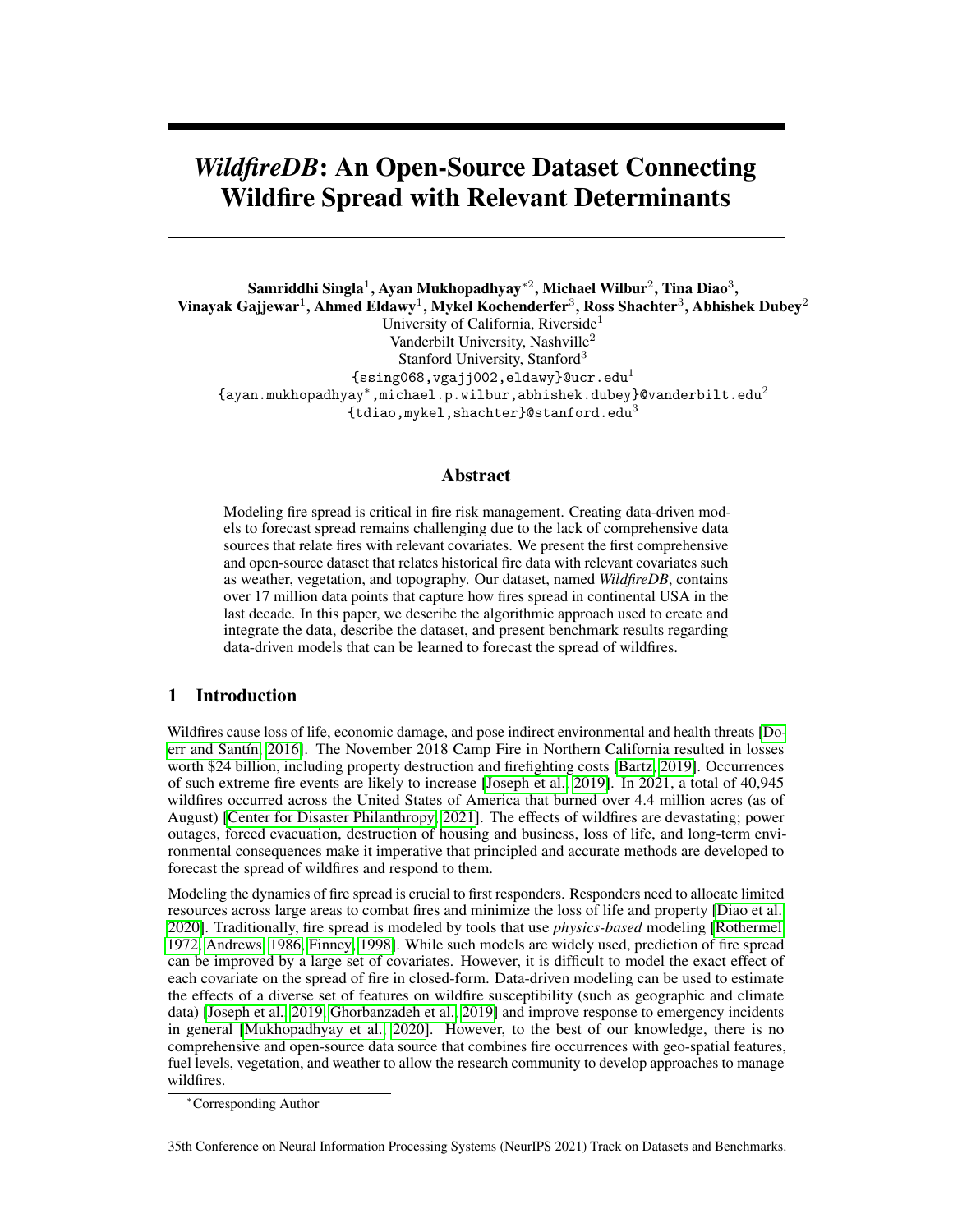Generating a comprehensive dataset about wildfires is difficult due to many reasons. First, data regarding fire occurrence and covariates is often collected and stored by different agencies and sources. Also, such data is usually available in different data models. For example, the locations and sizes of historical fire occurrences are usually available in a vector model, while information about vegetation, fuel, and topographic features is available in a raster model. These two data models use different storage mechanisms and computational methods that make it difficult to combine them. **Second**, fires spread through extremely large areas through which covariates can vary significantly. As an example, the number of spatial units we use to gather data about vegetation type (and other features) is over 18 billion. Mining such large-scale feature data is a massive computational bottleneck. The large size of the data sources further complicates the fusion of raster and vector data. Third, while weather is an important determinant of fire spread, obtaining granular weather data is challenging.

Through this paper, we make available a spatio-temporal dataset, *WildfireDB*, that can be used to model how wildfires spread as a function of relevant covariates. Our data generation, to a large extent, is based on our previous work on large-scale vector and raster analysis [\[Singla and Eldawy, 2020\]](#page-7-5), which introduces a novel algorithmic approach to merge large scale raster and vector data. To create a comprehensive dataset regarding wildfire propagation, we use the area of continental United States, covering a total area of 8,080,464 sq. kilometers. We look at every wildfire occurrence in our area of interest from 2012-2017. Since the spread of wildfires is largely determined by determinants such as weather, topography, and fuel levels, we extract relevant information from other data streams and merge them with information about fire occurrences. Our dataset consists of a total of 17,820,835 data points.

The rest of the paper is organized as follows. We first describe the data sources used to create the dataset in section [2.](#page-1-0) Then, we describe the algorithmic approach used to generate the data in section [3.](#page-2-0) Benchmark results and intended use of the dataset is presented in section [5.](#page-5-0) We follow the framework described by Gebru et al. in "datasheet for datasets" [\[Gebru et al., 2018\]](#page-7-6) to create a detailed documentation for the proposed dataset, which is presented in the appendix.

# <span id="page-1-0"></span>2 Data Sources

Our goal is to present a data source that can be used to model both fire occurrences and the spread of fires. We discretize space and time to create our dataset (we discuss the unit of discretization below). Each entry in the dataset consists of a specific spatial location (we refer to such spatial units as *cells*) that is observed to be on fire at a particular time-step along with spatially-associated vegetation descriptors, fuel levels, and topography information. Each entry also consists of fire occurrence and the same set of features in a neighboring cell at the subsequent time-step.

The fire occurrence data is collected in vector form from the Visible Infrared Imaging Radiometer Suite (VIIRS) thermal anomalies/active fire database [\[Schroeder et al., 2014,](#page-7-7) [NASA, 2020\]](#page-7-8). The database provides information from the VIIRS sensors on the joint NASA/NOAA Suomi National Polar-orbiting Partnership (Suomi NPP) and NOAA-20 satellites. While it is also possible to use Moderate Resolution Imaging Spectroradiometer (MODIS) fire detection, we choose VIIRS sensor data due to its improved spatial resolution and improved night-time performance. The dataset contains latitude and longitude values that correspond to the center of pixels representing  $375$   $375$  meter square cells. An incidence of fire is indicated by the fire radiative power (FRP) of the concerned pixel (cell) which corresponds to the pixel-integrated fire radiative power in megawatts. Due to the increased spatial and spectral resolution the data released by NASA, the fire detection algorithm is tuned in order to optimize its performance even for small fires while balancing the occurrence of false positives [\[NASA, 2020\]](#page-7-8). The temporal granularity of the data depends of the specific area of interest and the frequency with which satellites sweep over the area. For continental United States, we observe that the temporal frequency of fire detection varies between 1 and 8 observations per day, with about 85% of the area under consideration having 1 observation per day. As a result, we use a temporal discretization of a day. However, for spatial locations that have more than a single observation in a day, we report all observations.

The vegetation, fuel, and topography data are collected in raster form from the "LANDFIRE" project [\[Ryan and Opperman, 2013\]](#page-7-9), which is based on satellite imagery. The raster files have a spatial resolution of 30 30 meter square cells. For each feature such as vegetation cover, we process approximately 15 billion raster pixels. This includes data categories such as canopy base density,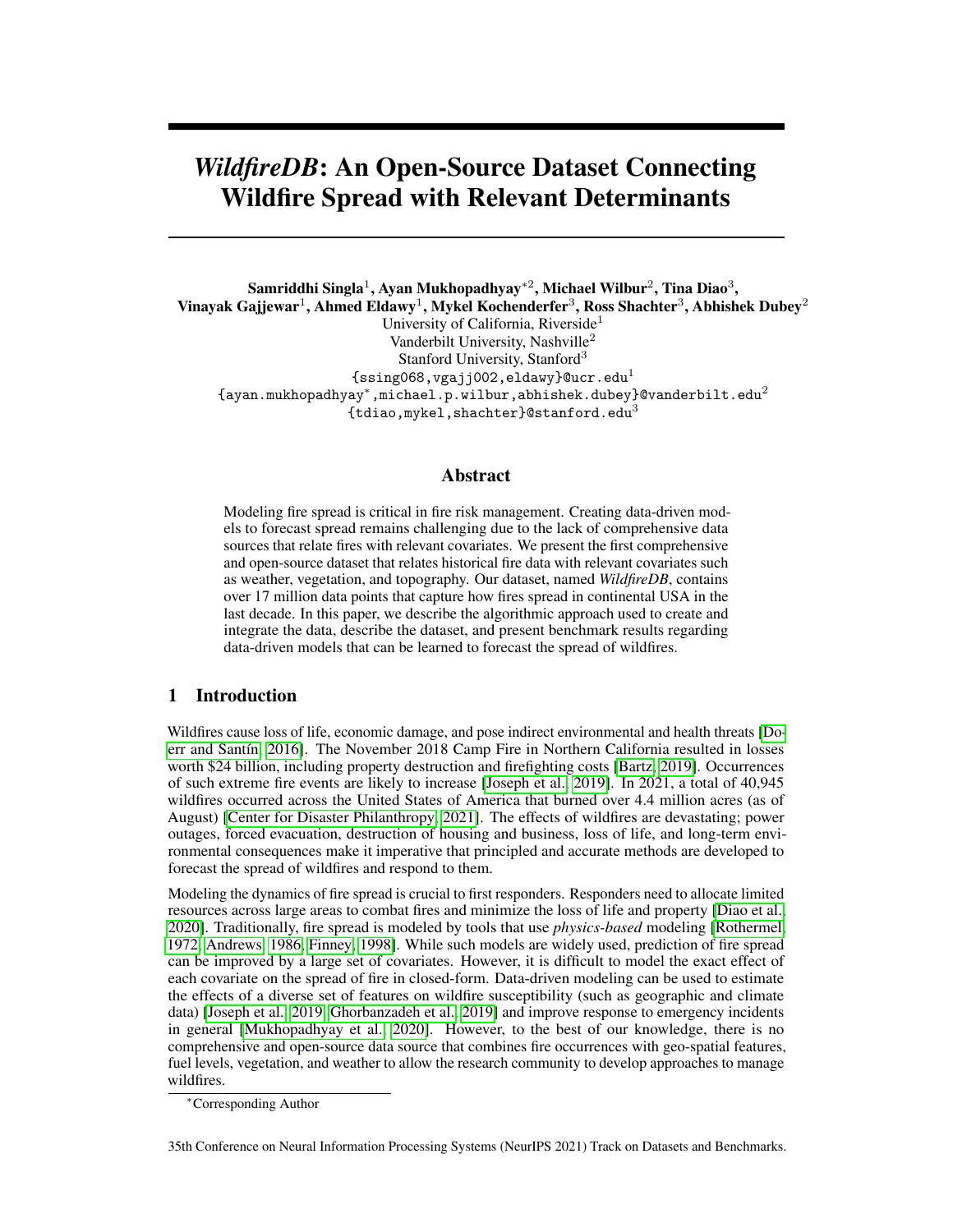<span id="page-2-1"></span>

| Year(s)          |
|------------------|
| 2012, 2014, 2016 |
| 2012, 2014, 2016 |
| 2012, 2014, 2016 |
| 2012, 2014, 2016 |
| 2012, 2014, 2016 |
| 2012, 2014, 2016 |
| 2012, 2014, 2016 |
| 2016             |
| 2016             |
|                  |

Table 1: LANDFIRE raster data categories

canopy cover, and vegetation type. We list all the data categories gathered from the Landfire project in Table [1.](#page-2-1) Further, we collect weather data from Meteostat [\[Meteostat, 2020\]](#page-7-10), an online service which provides weather and climate statistics around the globe. For continental USA, Meteostat collects raw data from the National Oceanic and Atmospheric Administration (NOAA). We gather aggregated daily weather data for 5,787 weather stations in the continental USA. Weather parameters include average, minimum and maximum temperature, total precipitation, average atmospheric pressure, average wind speed, and average wind direction.

## <span id="page-2-0"></span>3 Data Generation

To reconcile the different spatial resolutions, we divide the spatial area under consideration into a grid  $G$  consisting of 375 375 meter cells (the resolution of VIIRS data), resulting in over 55 million 375 meter cells (the resolution of VIIRS data), resulting in over 55 million polygons. Let an arbitrary cell be denoted by  $g_i \, 2 \, G$ . The center of each fire pixel from the vector data can therefore overlap with exactly one cell in the grid. To compute the corresponding vegetation, fuel, and topographic information associated with each data point, we compute *zonal statistics* for the vector data using the raster data. The method of zonal statistics calculation refers to computing summary statistics using a raster dataset within zones defined by another dataset (typically in vector form). We show the process in Fig. [1.](#page-3-0)

The data generation process as depicted in Figure [2](#page-3-1) includes the following steps: 1. Compute zonal statistics for each spatial cell (in the form of a polygon in the vector data) using the LANDFIRE raster data. 2. Find the spatial neighbors for each cell. We define spatial neighborhood of a cell as the set of all adjacent cells in the grid. 3. For each fire observed in the VIIRS dataset, find its corresponding cell in the grid. 4. Let an arbitrary fire observed be denoted by  $(g_i, t)$  where  $g_i \, 2 \, G$  and t denote the location of the fire and its observed time of occurrence respectively. For each such point, we generate the tuple  $fg_i, t, f_i, x_{it}, g_n, t + 1, f_n, x_{nt+1}g$ , where  $g_i$  and  $g_n$  are neighbors,  $g_i$  is observed to be on fire at time-step t, and  $g_n$  may or may not be burning at time-step  $t + 1$ . The feature vectors for the cells  $g_i$  and  $g_i$  are denoted by  $f_i$  and  $f_i$  respectively. Similarly,  $x_{it}$  and  $x_{nt+1}$  denote the FRP value of cell  $g_i$  (at time t) and cell  $g_i$  (at time t + 1) respectively. We describe each step below.

**1. Compute Zonal Statistics:** For each spatial cell in the 375m 375m grid placed over continental USA and for each raster dataset mentioned in Table [1,](#page-2-1) we want to compute aggregated feature vectors. To compute zonal statistics, we employ the fully distributed system proposed in [Singla](#page-7-5) [and Eldawy](#page-7-5) [\[2020\]](#page-7-5) on an Amazon AWS EMR cluster with one head node and 19 worker nodes of type m4.2xlarge with 2.4 GHz Intel Xeon  $E_5 - 2676$  v3 processor, 32 GB of RAM, up to 100 GB of SSD, and 2 8-core processors. We work with data in their native formats by computing an intermediate data structure called *intersection file* that maps raster to vector data. The creation of *intersection file* also facilitates the use of distributed computing to compute zonal statistics, thereby enabling the processing of massive vector and raster data. This process outputs a collection of tuples  $(g_i, Geometry_i, f_i)$  where  $Geometry_i$  and  $f_i$  refer to the actual spatial geometry and the set of feature values calculated for cell  $g_i$  respectively.

2. Find neighbors: The neighbors for each cell in the spatial grid are computed by doing a spatial self-join using the predicate *touches* on the Geometry values of the tuples generated in the previous step. The predicate *touches* returns true, if and only if the boundaries of the cells intersect. We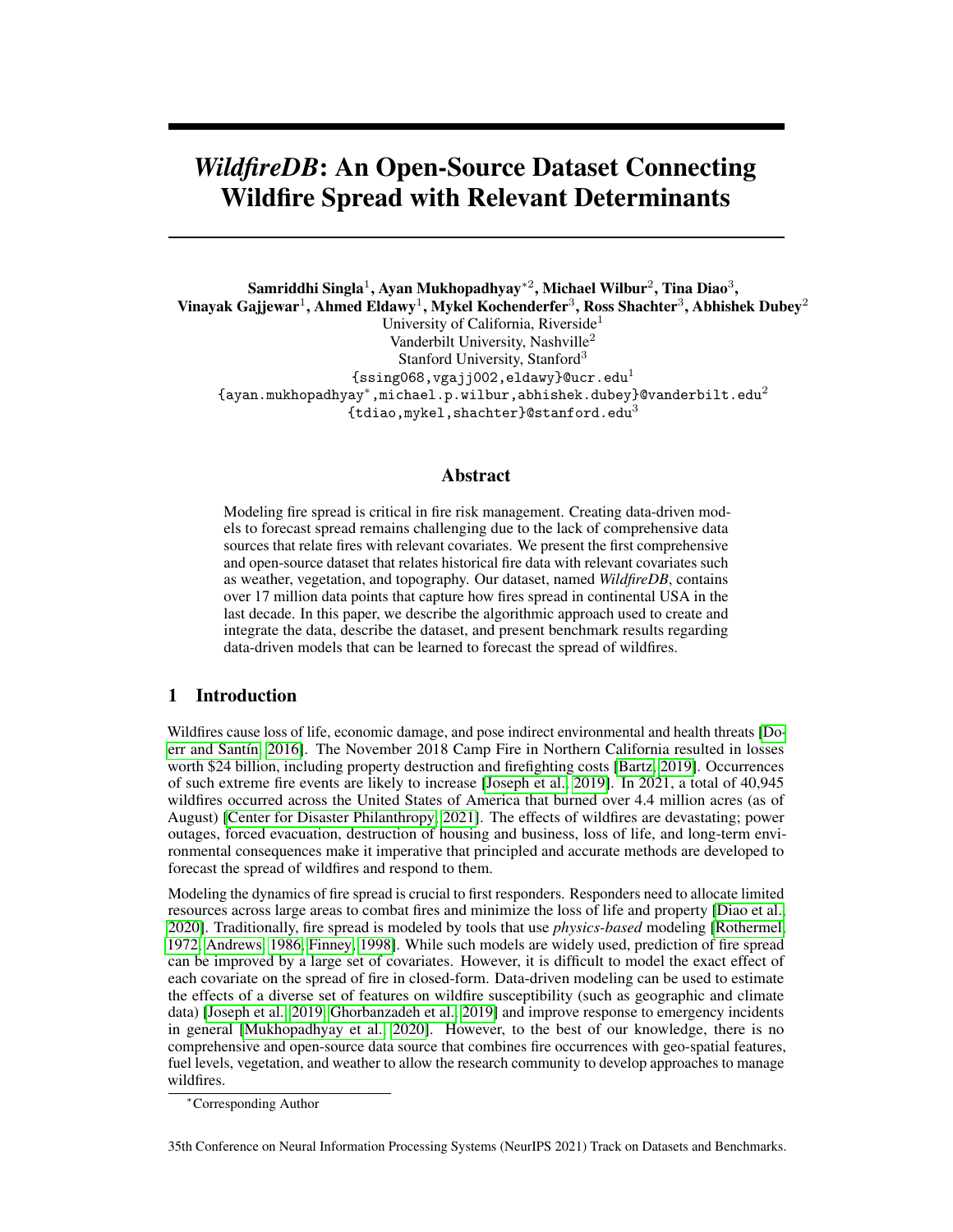<span id="page-3-0"></span>

Figure 1: Calculating zonal statistics. (i) An example cell  $q_i \, 2 \, G$  from VIIRS fire occurrence data with a spatial resolution of 375m x 375m. (ii) Multiple LANDFIRE pixels (available in the form of raster data) overlap with  $g_i$ . (iii) The process of calculating zonal statistics computes the set of raster pixels that overlap with  $g_i$  (shown in blue) and then calculates summary statistics using the set

<span id="page-3-1"></span>

Figure 2: Data Generation Process

implement the spatial join using SpatialHadoop [\[Eldawy and Mokbel, 2015\]](#page-7-11). It outputs a collection of tuples  $(g_i, Geometry_i, f_i, g_n, Geometry_n, f_n)$  where each tuple in the previous step is appended by the tuples of one of its neighbors (recall that we use subscript  $n$  to denote variables that refer to the neighbors of the cell in consideration).

3. Find cell for each fire point: For specific points (latitude-longitude pairs) in VIIRS data and the cells in our spatial grid, a spatial join using the predicate *contains* is performed to find the cell that each fire point is contained in. The predicate *contains* returns true, if and only if the fire point lies in the interior of the cell. This step is implemented using SpatialHadoop [\[Eldawy and Mokbel, 2015\]](#page-7-11).

4. Generate tuples: To generate the final tuples for *WildfireDB*, we start by filtering the tuples in the VIIRS data for the years 2012 to 2017. The VIIRS dataset may contain multiple tuples for the same fire point having the same time-step yet different FRP values. We group all such tuples by the fire point and time-step and create a list for the FRP values to generate a single tuple. The resulting VIIRS tuples are then joined with tuples from Step 2. Finally, we filter information about each neighbor of the cell under consideration at the next time step. This results in tuples of the form  $(g_i, Geometry_i, f_i, t, x_{it}, g_n, Geometry_n, f_n, t+1, x_{nt+1})$ . If the condition on the neighbor's time-step is not satisfied, the value of  $x_{nt+1}$  is set to zero, i.e. no fire.

5. Weather: To incorporate weather, for each tuple generated in step 4, we find all weather stations within 160 km and sort the stations by distance to the centroid of the cell's geometry. For each weather parameter we find the weather reading from the nearest weather station for which a valid reading was available. If there is no valid weather reading for a given parameter from a station within 160 km of the centroid of a cell on a given day, a null value is recorded for that parameter. Recall that each data point in our dataset consists of information about two spatial cells: a reference cell observed to be on fire at a time-step and a neighboring cell that may or may not be on fire in the subsequent time-step. Since we want to capture how fire spreads spatially, we incorporate how wind blows relative to the reference and the neighboring cell. Consider an arbitrary tuple with reference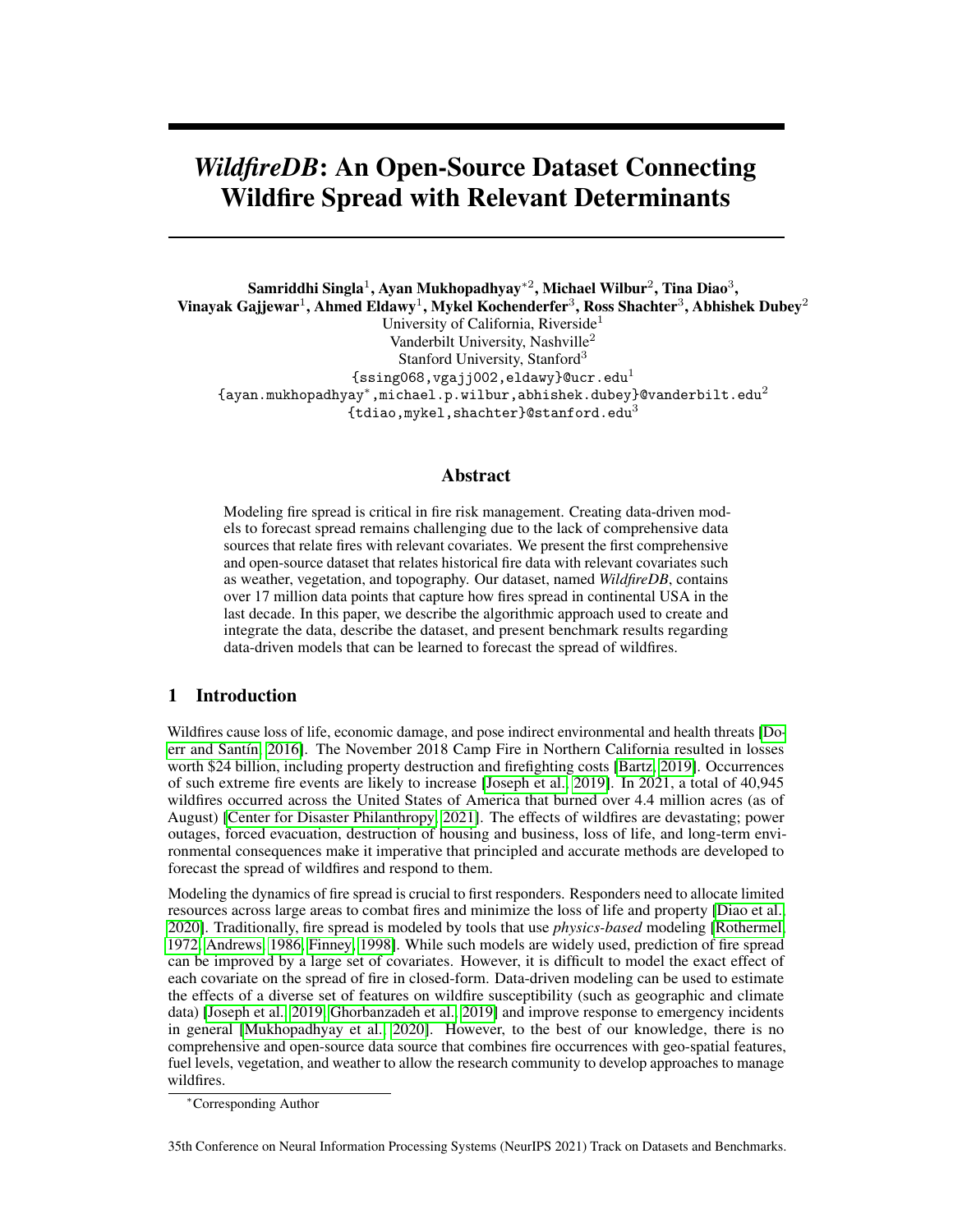

Figure 3: (a) A SW wind (southwesterly) with meteorological wind direction  $\varphi_W = 225^\circ$ , which corresponds to a polar wind direction of  $\alpha_w = 45^\circ$ . (b) Calculating the wind component  $(w_c)$  of a southwesterly wind with  $\alpha_w = 45^\circ$  and magnitude of  $w_s$  on a neighboring cell directly southeast  $(\alpha_n = 315^{\circ}).$ 



#### <span id="page-4-0"></span>**Wildfire Visualization Interface**

Figure 4: WildfireDB Visualization Interface

cell  $g_i$  2 G and neighboring cell  $g_j$  2 G. Let the time under consideration be denoted by t. Let the average wind speed be  $w_s$  and the average meteorological wind direction be  $\varphi_w$  at time t. We follow the convention of measuring meteorological wind direction with respect to the north-south line in a clockwise manner (see Fig. 3). Let the component of  $w_s$  that lies on the line connecting  $g_i$  and  $g_j$  be denoted by  $w_c$ . The component  $w_c$  can be calculated as  $w_s \cos(\alpha_n - \alpha_w)$ , where  $\alpha_n = \tan(2(y, x))$ , where y and x are the difference in latitude and longitude between the cells respectively (see Figure  $3$ for details).

## 4 Data Availability

In order to enable practitioners and researchers access the data based on their needs, we have created an online interface where users can visualize the WildfireDB dataset. The users can use pan and zoom functions to explore the data. Users can also download data based on a specific area of interest or by using a specific zoom level (or download the entire data at once). Information pertaining to individual fires can also be seen by hovering or clicking. We show the interface in Figure [4.](#page-4-0) The database and its description is also maintained at <https://wildfire-modeling.github.io/>.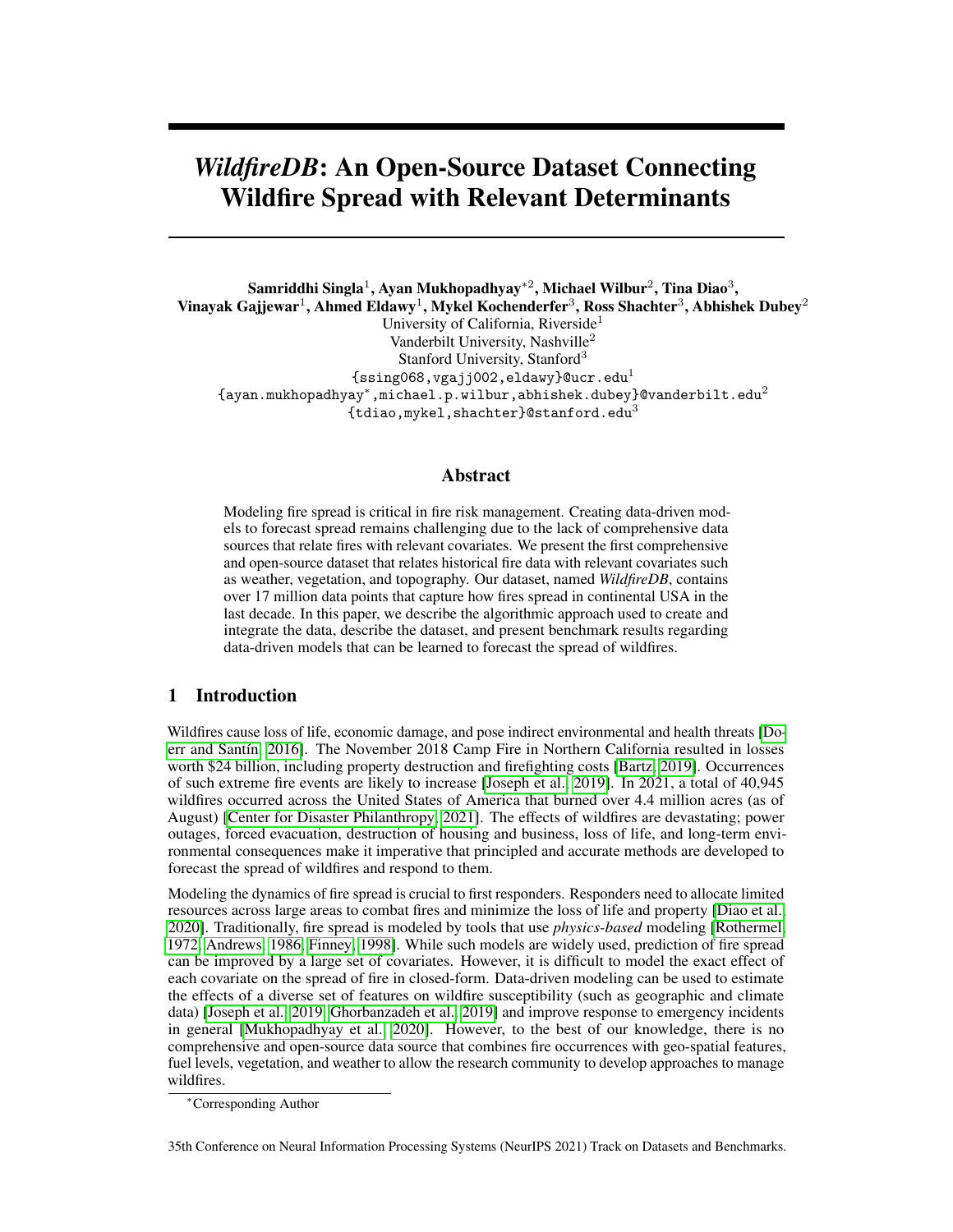## <span id="page-5-0"></span>5 Benchmark Results

While our goal is to release an open-source dataset that links fire occurrence with relevant determinants, we also present some results using standard learning approaches to show how *WildfireDB* can be used to forecast the spread of wildfires. The results are presented using data instances that did not have any missing values; we do not perform (or suggest) any data imputation to preserve the original data that was collected. Practitioners and users can choose to replace missing values based on the context and domain expertise. The total number of data points we use for learning is 9,210,537. We use 80% of the data for training and 20% for testing, resulting in 7,368,430 data points in the train set and 1,842,107 in the test dataset.

We present results using three regression models, namely linear regression, random forests, and artificial neural network (ANN) [\[Murphy, 2012,](#page-7-12) [Goodfellow et al., 2016\]](#page-7-13). The results of the regression models are provided in Table [2.](#page-5-1) The random forest model consists of a maximum depth of 30, maximum samples per iteration of 5,000, and trees are varied between 50, 100, and 500. We find that the random forest model was insensitive to the number of trees. The neural network regression model consists of four hidden layers of 500, 400, 128, and 64 units respectively with ReLU activation and a single neuron in the output layer with linear activation. We use the Adam optimizer [\[Kingma and Ba,](#page-7-14) [2014\]](#page-7-14) with learning rate of 0.001 to train the network. We find that all the regression models have similar performance.

<span id="page-5-1"></span>Forecasting fire intensity can also be presented as a classification problem. In this case, a forecast is labeled as a true positive when both the predicted fire intensity and the recorded fire intensity are greater than a pre-specified threshold ( $\epsilon$ , say). We investigate three threshold values (0.5, 1.0, and 5.0). The results of the classification models (random forest, logistic regression, and neural network) are provided in Table [3.](#page-5-2) We observe that both regression and classification models perform poorly when trained using *WildfireDB*. We hypothesize that this results is largely due to the extremely high sparsity in the dataset. We point out that our goal in this paper is solely to create, document, and explain the data source and not focus on modeling fire spread. As a result, we only provide benchmark results using standard approaches and do not seek to create models that can outperform such baselines.

Table 2: Regression Models

| Model             | <b>MSE</b> | <b>MAE</b> |
|-------------------|------------|------------|
| Linear Regression | 45.88      | 1.08       |
| Random Forest     | 46.53      | 1.09       |
| Neural Network    | 46.73      | 1.08       |

<span id="page-5-2"></span>

| Model                 | FRP Threshold $(\epsilon)$ | Accuracy | Precision | Recall |
|-----------------------|----------------------------|----------|-----------|--------|
| Random Forest         | 0.5                        | 93%      | 0.62      | 0.00   |
| Random Forest         | 1.0                        | 94%      | 0.61      | 0.00   |
| Random Forest         | 5.0                        | 98%      | 0.00      | 0.00   |
| Logistic Regression   | 0.5                        | 93%      | 0.31      | 0.02   |
| Logistic Regression   | 1.0                        | 94%      | 0.26      | 0.01   |
| Logistic Regression   | 5.0                        | 98%      | 0.00      | 0.00   |
| <b>Neural Network</b> | 0.5                        | 93%      | 0.00      | 0.00   |
| Neural Network        | 1.0                        | 94%      | 0.00      | 0.00   |
| <b>Neural Network</b> | 5.0                        | 98%      | 0.00      | 0.00   |

Table 3: Classification Models

# 6 Discussion

Intended Use: As we show, the proposed dataset can be used to model the spread of wildfires as a function of relevant determinants like vegetation, altitude, canopy height, and weather. We hypothesize that the dataset can be used to achieve the following: a) simulate how fires can spread in the real-time to assist evacuation, b) inform agent-based modeling for planning emergency response,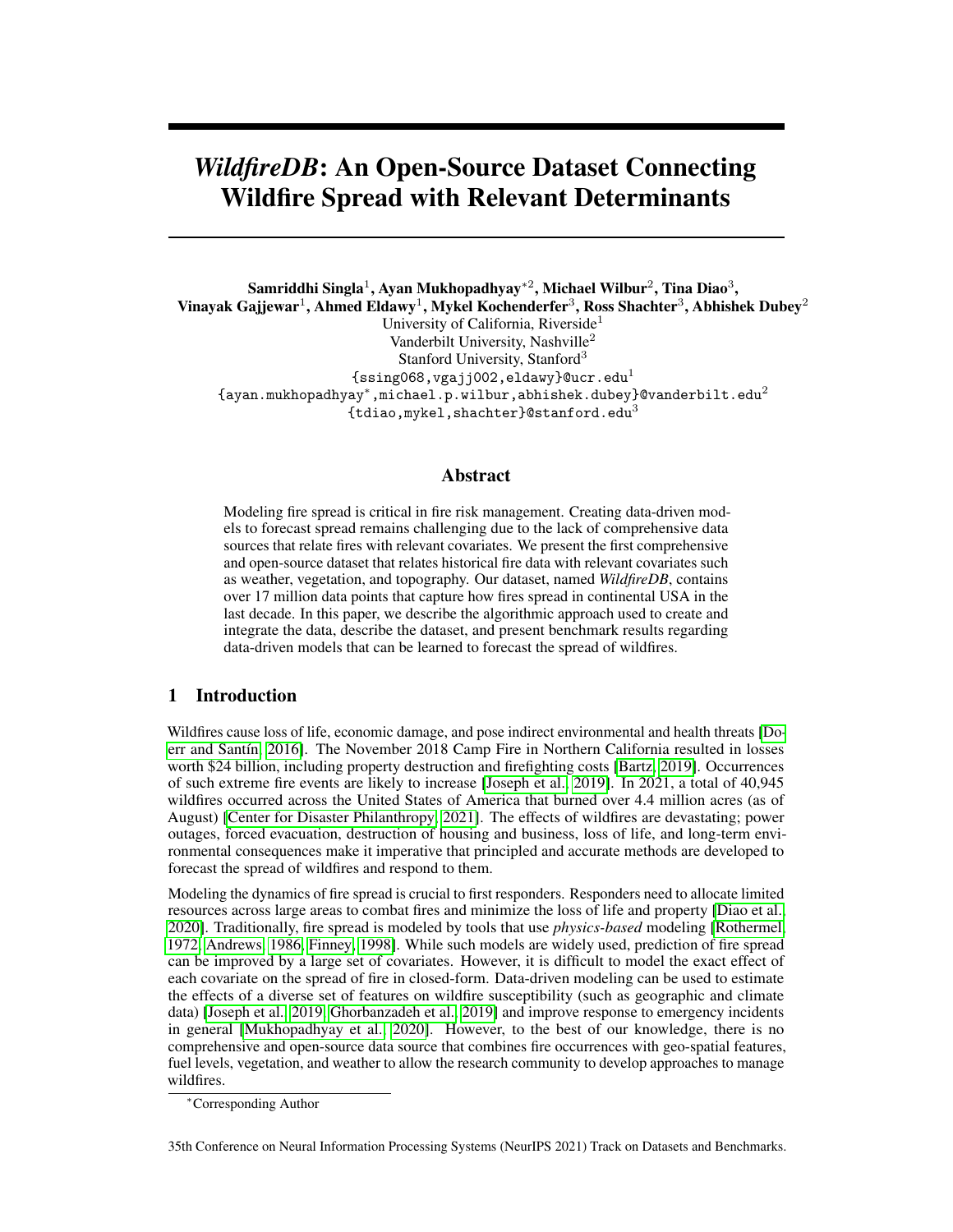c) simulate how fires might spread in the near future under the effects of deforestation and climate change, and d) aid planning of new infrastructure development and analyze risk from potential fires. Although the dataset is primarily designed to capture the spread of historic fires, it implicitly also contains data about fire occurrence itself. For example, it is possible to isolate spatial cells where fires originated by searching the spatial-temporal neighborhood of the fires. Using such an analysis, it is then possible to model the occurrence of fires.

Limitations: We point out the following limitations and words of caution about using the data. 1) Although the dataset captures relevant determinants of fire spread, note that we do not claim any causal link between the features and the spread of fire. For example, consider that a cell  $q_i \nvert 2 G$ is observed to be on fire at time-step t and a neighboring cell  $q_i \, 2 \, G$  is observed to be on fire at the subsequent time step  $t + 1$ . Although such data can be used to model the spread of fire, we do not claim (for reasons mentioned below) that the fire indeed spread to  $g_j$  from  $g_i$ . The fire could have spread to  $g_i$  from a different neighbor (which would also be captured by the data) or a new fire could have started in it. 2) Since wildfires pose threats to human lives, infrastructure, and the environment, first responders and firefighters respond to wildfires in order to suppress their spread. Such intervention focuses typically by targeting one of the two important ingredients that help fires spread – fuel and heat. Firefighters reduce heat by using water or fire retardant either on the ground or through air through aeroplanes. Fuel is removed by clearing areas of vegetation, which can include planned fires [\[US Department of Interior, 2020\]](#page-7-15). Our dataset does not consist of any information about such interventions. For example, consider a cell observed to be on fire through satellite imagery. Firefighters can respond to the fire before it spreads to a neighboring cell; while the fire *not* spreading to the neighboring cell is captured by our data, the intervention by firefighters is not captured. 3) Parts of the data we use to aggregate *WildfireDB* is generated through modeling on raw data. For example, the VIIRS fire product [NASA](#page-7-8) [\[2020\]](#page-7-8) determines the presence of fire by balancing the detection of small fires while simultaneously minimizing false positives. Any noise or inaccuracies generated through such modeling is also present in the proposed dataset.

## 7 Conclusion

We present an open-source dataset that captures fire occurrences in continental United States between 2012-17. We also extract information about determinants of fire spread such as topography, vegetation, and weather. Our data, presented in a discretized spatial and temporal setting, can be used to model fire spread as a function of different covariates. We also present benchmark results using well-known machine learning algorithms. Importantly, our findings reveal that it is difficult to model the spread of fire using machine learning models due to high sparsity in the data. To the best of our knowledge, *WildfireDB* is the first open-source dataset that connects occurrences of wildfires with topography, vegetation, and weather.

### References

- <span id="page-6-0"></span>Stefan H Doerr and Cristina Santín. Global trends in wildfire and its impacts: perceptions versus realities in a changing world. *Philosophical Transactions of the Royal Society B: Biological Sciences*, 371(1696):20150345, 2016.
- <span id="page-6-1"></span>Kelsey Bartz. Record wildfires push 2018 disaster costs to \$91 billion., 2019. URL [www.c2es.org/](www.c2es.org/2019/02/record-wildfires-push-2018-disaster-costs-to-91-billion/) [2019/02/record-wildfires-push-2018-disaster-costs-to-91-billion/](www.c2es.org/2019/02/record-wildfires-push-2018-disaster-costs-to-91-billion/).
- <span id="page-6-2"></span>Maxwell B Joseph, Matthew W Rossi, Nathan P Mietkiewicz, Adam L Mahood, Megan E Cattau, Lise Ann St. Denis, R Chelsea Nagy, Virginia Iglesias, John T Abatzoglou, and Jennifer K Balch. Spatiotemporal prediction of wildfire size extremes with bayesian finite sample maxima. *Ecological Applications*, 29(6), 2019.
- <span id="page-6-3"></span>Center for Disaster Philanthropy. 2021 north american wildfire season. [https:](https://disasterphilanthropy.org/disaster/2021-north-american-wildfire-season/) [//disasterphilanthropy.org/disaster/2021-north-american-wildfire-season/](https://disasterphilanthropy.org/disaster/2021-north-american-wildfire-season/), 2021.
- <span id="page-6-4"></span>Tina Diao, Samriddhi Singla, Ayan Mukhopadhyay, Ahmed Eldawy, Ross Shachter, and Mykel Kochenderfer. Uncertainty aware wildfire management. *arXiv preprint arXiv:2010.07915*, 2020.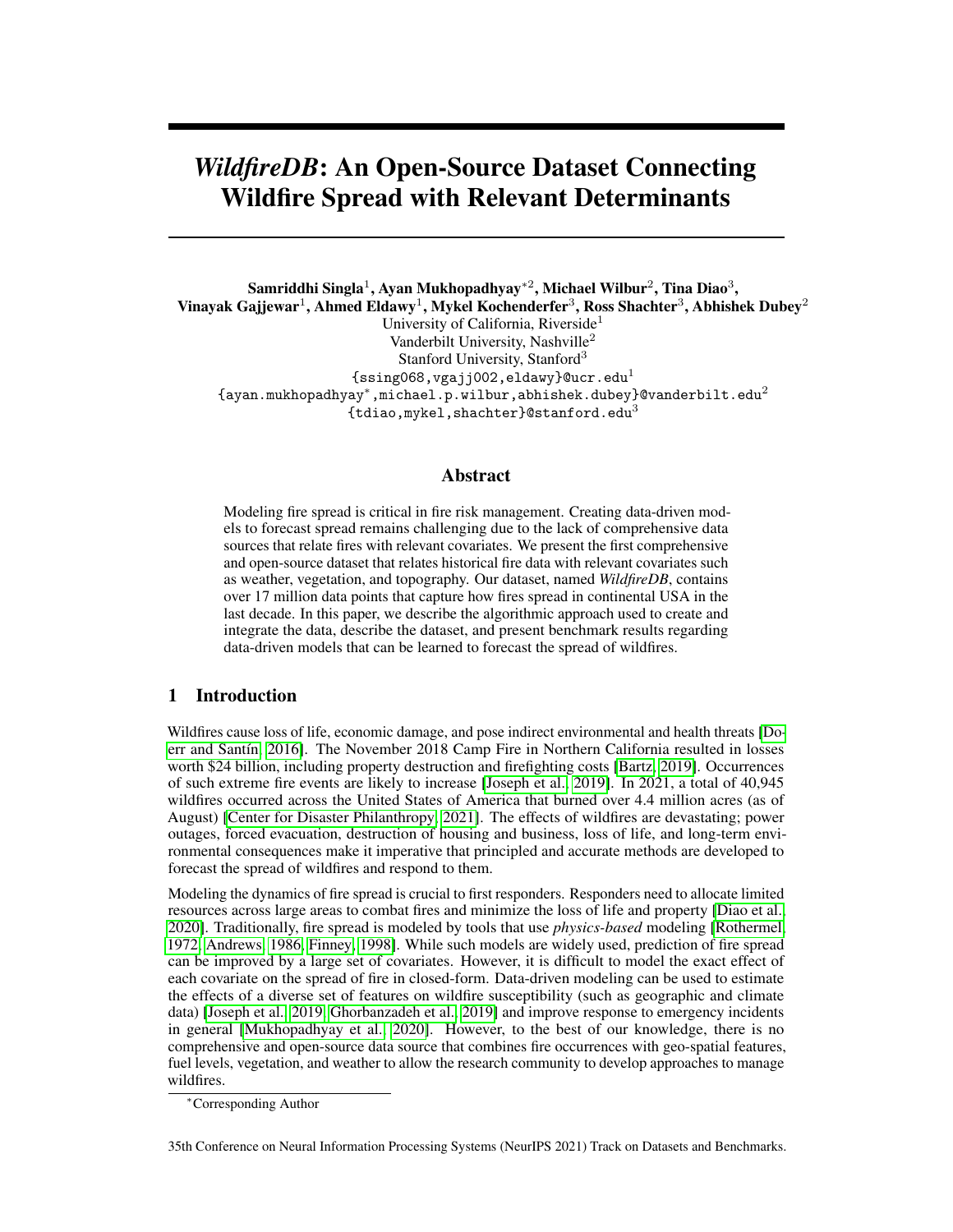- <span id="page-7-0"></span>Richard C Rothermel. *A mathematical model for predicting fire spread in wildland fuels*, volume 115. Intermountain Forest & Range Experiment Station, Forest Service, 1972.
- <span id="page-7-1"></span>Patricia L Andrews. *BEHAVE: fire behavior prediction and fuel modeling system: BURN subsystem, Part 1*, volume 194. US Department of Agriculture, Forest Service, Intermountain Research Station, 1986.
- <span id="page-7-2"></span>Mark A Finney. *FARSITE, Fire Area Simulator–model development and evaluation*. Number 4. US Department of Agriculture, Forest Service, Rocky Mountain Research Station, 1998.
- <span id="page-7-3"></span>Omid Ghorbanzadeh, Khalil Valizadeh Kamran, Thomas Blaschke, Jagannath Aryal, Amin Naboureh, Jamshid Einali, and Jinhu Bian. Spatial prediction of wildfire susceptibility using field survey gps data and machine learning approaches. *Fire*, 2(3):43, 2019.
- <span id="page-7-4"></span>Ayan Mukhopadhyay, Geoffrey Pettet, Sayyed Vazirizade, Di Lu, Hiba Baroud, Alex Jaimes, Yevgeniy Vorobeychik, Mykel Kochenderfer, and Abhishek Dubey. A review of emergency incident prediction, resource allocation and dispatch models. *arXiv preprint arXiv:2006.04200*, 2020.
- <span id="page-7-5"></span>Samriddhi Singla and Ahmed Eldawy. Raptor Zonal Statistics : Fully Distributed Zonal Statistics of Big Raster + Vector Data. In *IEEE International Conference on Big Data*, 2020.
- <span id="page-7-6"></span>Timnit Gebru, Jamie Morgenstern, Briana Vecchione, Jennifer Wortman Vaughan, Hanna Wallach, Hal Daumé III, and Kate Crawford. Datasheets for datasets. *arXiv preprint arXiv:1803.09010*, 2018.
- <span id="page-7-7"></span>Wilfrid Schroeder, Patricia Oliva, Louis Giglio, and Ivan A Csiszar. The new VIIRS 375 m active fire detection data product: Algorithm description and initial assessment. *Remote Sensing of Environment*, 143:85–96, 2014.
- <span id="page-7-8"></span>NASA. Nasa viirs land science investigator processing system. [https://viirsland.gsfc.nasa.](https://viirsland.gsfc.nasa.gov/PDF/VIIRS_activefire_User_Guide.pdf) [gov/PDF/VIIRS\\_activefire\\_User\\_Guide.pdf](https://viirsland.gsfc.nasa.gov/PDF/VIIRS_activefire_User_Guide.pdf), 2020.
- <span id="page-7-9"></span>Kevin C Ryan and Tonja S Opperman. Landfire–a national vegetation/fuels data base for use in fuels treatment, restoration, and suppression planning. *Forest Ecology and Management*, 294:208–216, 2013.
- <span id="page-7-10"></span>Meteostat. Historical weather and climate data. <https://meteostat.net/en> Raw data: NOAA, Deutscher Wetterdienst, 2020.
- <span id="page-7-11"></span>Ahmed Eldawy and Mohamed F Mokbel. Spatialhadoop: A mapreduce framework for spatial data. In *International Conference on Data Engineering*, pages 1352–1363, 2015.
- <span id="page-7-12"></span>Kevin P Murphy. *Machine Learning: A Probabilistic Perspective*. MIT press, 2012.

<span id="page-7-13"></span>Ian Goodfellow, Yoshua Bengio, and Aaron Courville. *Deep learning*. MIT press, 2016.

- <span id="page-7-14"></span>Diederik P Kingma and Jimmy Ba. Adam: A method for stochastic optimization. *arXiv preprint arXiv:1412.6980*, 2014.
- <span id="page-7-15"></span>US Department of Interior. Fire supression. [https://www.doi.gov/wildlandfire/](https://www.doi.gov/wildlandfire/suppression) [suppression](https://www.doi.gov/wildlandfire/suppression), 2020.

## A Supplementary Material

We present a detailed description of the dataset based on "datasheet for datasets" [\[Gebru et al., 2018\]](#page-7-6). We only explain details pertaining to *WildfireDB* (as suggested in [\[Gebru et al., 2018\]](#page-7-6)); for example, as the dataset does not pertain to people, topics such as re-identification, criminal history, gender composition, etc. are not relevant to the dataset in consideration.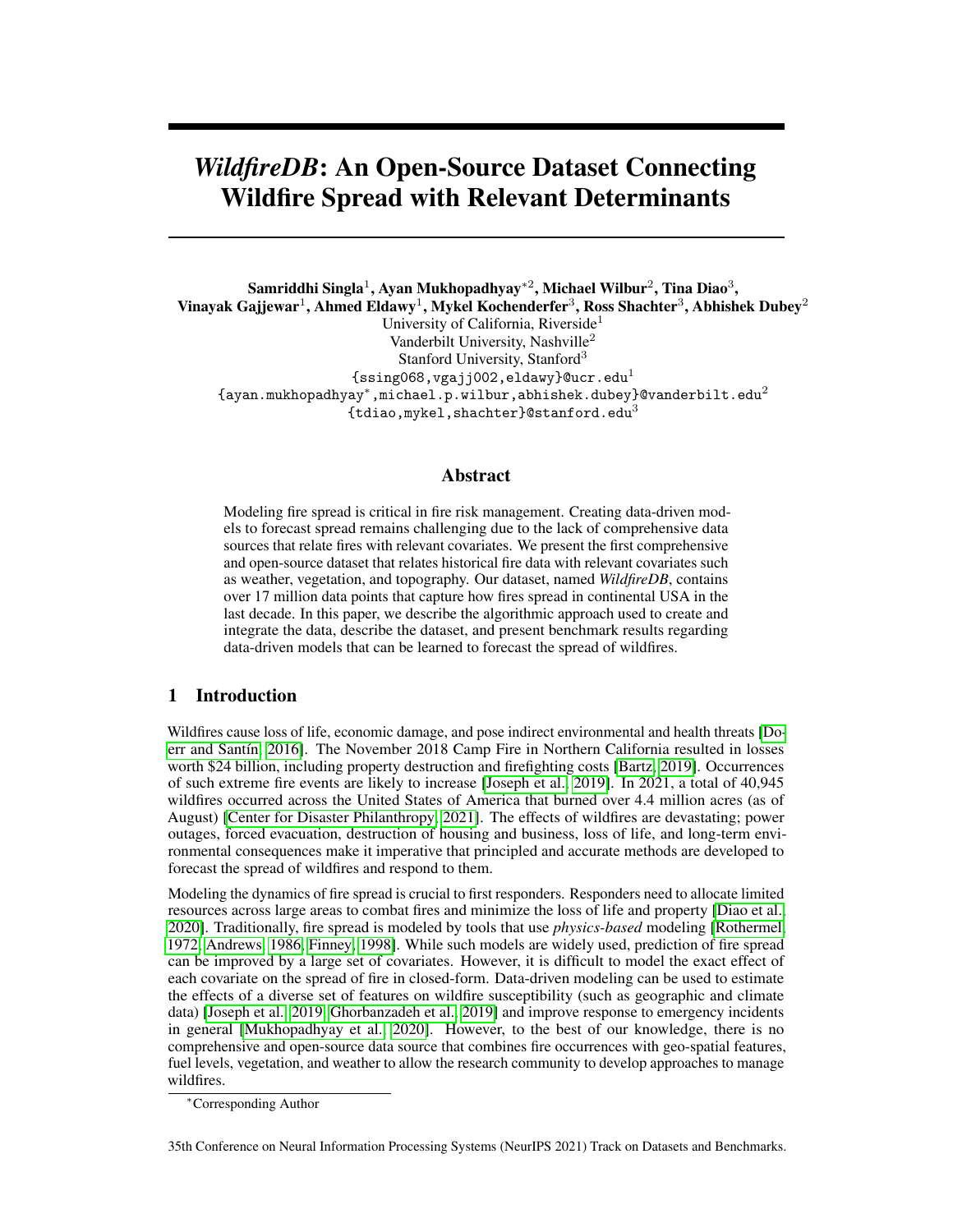#### A.1 Motivation

*WildfireDB* is created to enable data-driven forecasting of wildfires which in turn can aid emergency response. Traditional models that forecast the spread of fires are *physics-based*, that model the effect of each covariate on the spread of fire in closed-form. Data-driven models can accommodate a diverse set of covariates and capture complex non-linear combinations of such features to predict the dynamics of how fires propagate in the real world. The lack of a comprehensive dataset in this regard was the primary motivator behind the creation of *WildfireDB*.

The dataset was created by a collaboration between Vanderbilt University, Stanford University, and University of California, Riverside. The dataset was initially curated for studying how principled decision making under partially observable state spaces can aid response to wildfires. Multiple agencies have helped fund the creation of the dataset (see the following author initials and funding sources). Author SS was funded by Agriculture and Food Research Initiative Competitive Grants no. 2019-67022-29696 and 2020-69012-31914 from the USDA National Institute of Food and Agriculture, AM was funded by the Center of Automotive Research at Stanford (CARS) and National Science Foundation Award Number IIS181495, MW was funded by National Science Foundation Award Number IIS181495, and TD was funded by the Department of Management Science and Engineering at Stanford University.

#### A.2 Composition

Each instance in the dataset consists of information (vegetation type, canopy height, etc.) of a specific discretized spatial area (referred to as the reference cell) observed to be on fire at a given point in time. It also consists of information about one adjacent spatial area (referred to as a neighboring cell) and whether the neighboring cell was on fire at the subsequent time step or not. Each instance also consists of the local weather conditions (precipitation, humidity, etc.) and the relative strength of wind from the reference cell to the neighboring cell. The spatial and temporal granularity of the data are based on the maximum resolution at which fire occurrence data is available; each discrete spatial area is 375m x 375m and the time resolution is that of a day. The "label" of each instance is the FRP (fire radioactive power) of the neighboring cell. We envision that the data can be used to predict the spatial-temporal spread of fire. However, it is entirely possible to use the data to visualize historical fire occurrences, vegetation types, and weather; in such cases, the presence of a label is not required. The total number of data points is 17,820,835.

The data consists of all spatial areas detected to be on fire in continental United States between the years 2012-2017 through VIIRS sensors on the joint NASA/NOAA Suomi National Polar-orbiting Partnership (Suomi NPP) and NOAA-20 satellites. We point out that the direction of wind is missing for about 40% of the data. However, the magnitude of the wind is present for all data points.

#### A.3 Collection Process and Author Contributions

Each data source is listed in section [2](#page-1-0) of the main paper. The data was collected by authors TD, SS, MW, and AM. TD and AM evaluated multiple sources pertaining to wildfire data and finalized the chosen data source (VIIRS). The data was collected by TD directly from Earth Data, an open source data portal managed by NASA. SS merged the vector and raster data (see section [3\)](#page-2-0). MW collected the weather data from Meteostat [\[Meteostat, 2020\]](#page-7-10) and matched each instance of observed fire with relevant weather information. MW generated the benchmark results. The visualization platform was created by VG. The manuscript was written by AM and SS. Feedback about the manuscript was provided by MK, AD, AE, and RS. The overall process was supervised by AM. All authors were compensated through their salaries/research stipend at their respective universities.

### A.4 Preprocessing

Preprocessing steps are mentioned in the main body of the paper.

#### A.5 Uses

The primary purpose of the dataset is to forecast the spread of fires as a function of relevant covariates. The dataset has already been used to optimize response to wildfires [\[Diao et al., 2020\]](#page-6-4). We also